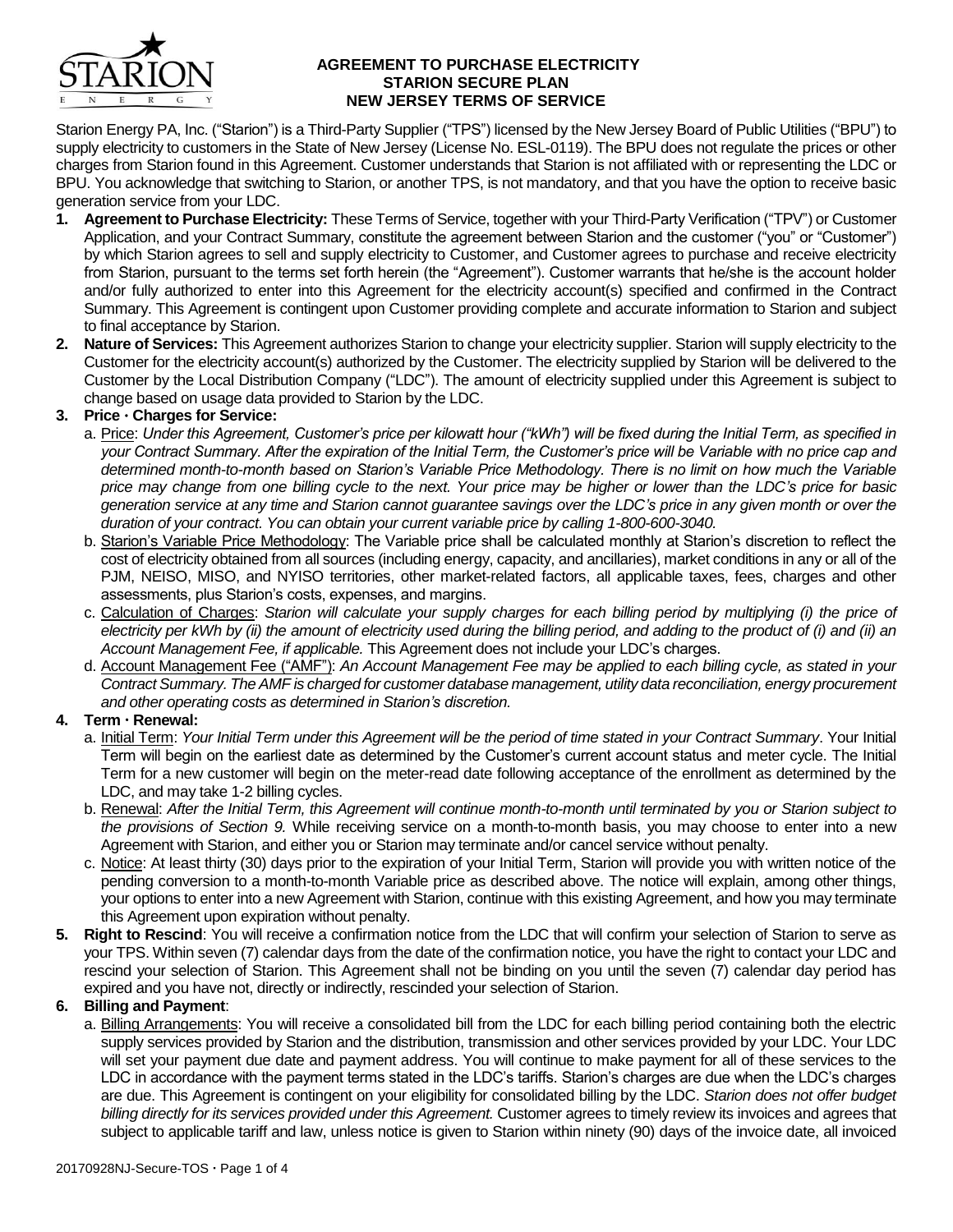amounts will be deemed by you to be correct and Customer shall waive any right to dispute amounts set forth on such invoice.

- b. Non-Payment: You will incur a late payment fee from the LDC for non-payment of a consolidated bill rendered by the LDC, in accordance with the LDC's billing policies and procedures. You are liable for any late payment fees incurred. You will no longer be eligible for consolidated billing by the LDC if your account is in arrears for more than 120 days. If the LDC switches you from consolidated billing to dual billing at any time during this Agreement, you will receive a separate bill from Starion and pay Starion directly for such services. If any payments made directly to Starion are returned due to insufficient funds, you will be assessed a \$20.00 fee per account. *If the LDC switches you to dual billing, Starion reserves the right to terminate this Agreement without penalty.*
- c. Net Metering: If you generate electricity from a renewable generating facility to offset your electricity consumption and/or use net metering at any time during the term of this Agreement, you must notify Starion.
- **7. Cancellation of Existing Service:** If you presently purchase your electric supply service from another TPS, you are responsible for canceling that service pursuant to the terms of your agreement with your existing TPS, and for any cancellation fees that may apply.
- **8. Notices:** Notices sent by Starion to Customer will be sent in the method chosen by the Customer, whenever possible. Otherwise, notices will revert to the default of U.S. Mail. If Customer selects to receive electronic communications from Starion, it is the Customer's responsibility to ensure that the email address provided is current and notify Starion of any changes. If you provide Starion with your email address, you consent to receive communications from Starion in electronic form.

### **9. Termination of Agreement:**

- a. Termination by Customer: Customer may terminate this Agreement at any time by contacting Starion. *If Customer terminates this Agreement and, as a result, effectively cancels service prior to the expiration of the Initial Term, an early termination fee may apply, as stated in your Contract Summary.* An early termination fee will not apply if you terminate this Agreement because (i) you relocate outside of the LDC's service territory, (ii) you become disabled and are unable to pay for Starion's services and/or (iii) the customer of record has died. If you terminate this Agreement, you will be returned to the LDC's basic generation service unless you choose another TPS. The effective termination date will be determined as set forth in the LDC's tariff and applicable law. You will be obligated to pay for the electricity and related services provided pursuant to this Agreement prior to the date that such termination becomes effective. If you terminate this Agreement by enrolling with a different TPS or returning to basic generation service, Starion will not be liable for any switching time delays and you will be obligated to make payment for services under this Agreement until termination of service with Starion is effective.
- b. Termination by Starion: Starion reserves the right to terminate this Agreement for any reason upon thirty (30) calendar days' notice to the Customer. The effective termination date will be the next applicable meter-read date after the 30-day period has expired as set forth in the LDC's tariff and applicable New Jersey law. You will be obligated to pay for the electricity and related services provided pursuant to this Agreement prior to the date that such termination becomes effective. If Starion terminates this Agreement early, you will be returned to your LDC's basic generation service unless you choose another TPS.
- **10. Privacy Policy Customer Information and Release Authorization:** By entering into this Agreement, you authorize Starion to obtain all information regarding your electricity account including, but not limited to, account contact information and address(es), account number(s), billing and payment information and history, credit information, historical and future electricity usage and peak electricity demand, meter reading data including smart meter data, and characteristics of electricity service. Starion will not release or sell your personal information to any other party without your consent unless required to do so by law or if necessary to defend or enforce the terms of this Agreement.
- **11. Representations Warranties:** Starion makes no representations or warranties other than those expressly set forth in this Agreement, and STARION EXPRESSLY DISCLAIMS ALL OTHER WARRANTIES, EXPRESS OR IMPLIED. Starion does not represent any guarantee of savings under this Agreement.
- **12. Limitation of Liability:** Starion's liability in connection with this Agreement, including without limitation any alleged liability for Early Termination by Starion as explained above, shall not exceed the amount of your largest monthly invoice for electric generation service during the twelve (12) months immediately preceding termination of this Agreement. In no event shall either party be liable to the other for any indirect, special, consequential (including lost profits or revenue), incidental, indirect or punitive damages for claims arising under this Agreement.
- **13. Binding Effect Agency Assignment:** This Agreement shall extend to and be binding upon Starion's and Customer's respective successors and permitted assigns; provided, however, that Customer may not assign this Agreement without Starion's prior written consent, and any purported assignment without such consent shall be void. You appoint Starion as your agent to provide retail electric service, including electric transportation, transmission and related services appropriate to provide that service to you. Starion may assign its rights and obligations under this Agreement to an affiliate of Starion or to another Third Party Supplier licensed to do business in New Jersey, in whole or in part, subject to compliance with applicable law.
- **14. Force Majeure:** Performance of any obligation required by this Agreement shall be suspended if compliance is prevented by an Act of God, strike, fire, war, civil disturbance, embargo, explosion, breakage or accident to machinery or lines of pipe; repairing or altering machinery or lines of pipe; freezing of wells or lines of pipe; by federal, state or local law, rule, order or regulation or by any other cause reasonably beyond the control of a party. Any party claiming such interference with the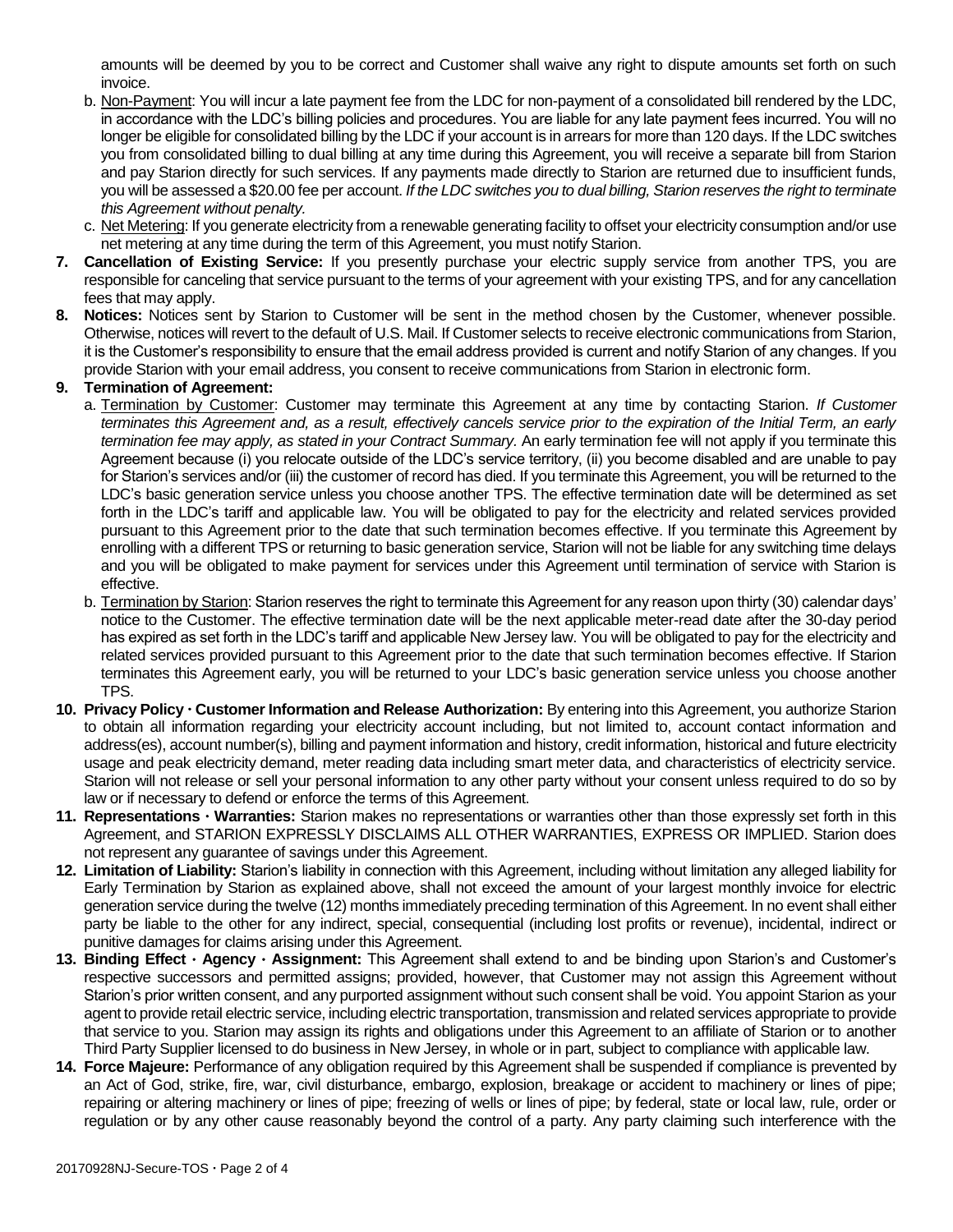performance of its obligations hereunder shall provide notice to the other party, specifying the cause of interference. A party shall not be required by this paragraph to settle a labor dispute with its own employees on terms it deems unfavorable.

## **15. Customer Service:**

- a. In the event of a dispute or disagreement involving Starion's services, you and Starion agree to use our best efforts to resolve the dispute. Most concerns can be resolved by calling our Customer Service Department at 1-800-600-3040. You may also emai[l info@starionenergy.com](mailto:info@starionenergy.com) or write to Starion Energy, P.O. Box 845, Middlebury, CT 06762. Starion's Customer Service is available Monday through Friday from 9:00 a.m. to 5:00 p.m. Eastern Time.
- b. If Starion is unable to resolve your inquiry or dispute, you may contact the BPU toll-free at 800-624-0241 or in writing at 44 S. Clinton Ave, 9<sup>th</sup> Floor, PO Box 350, Trenton, NJ 08625-0350.

### **16. Claims Resolution:**

- a. In the event Starion is unable to resolve a complaint to your satisfaction, this section explains how claims can be resolved through arbitration or litigation. It includes an arbitration provision. You may reject the arbitration provision by sending us written notice within 45 days after your first energy bill with Starion as your supplier. See Your Right to Reject Arbitration below.
- b. For this section, you and Starion ("us" or "we") include any corporate parents, subsidiaries, affiliates or related persons or entities. Claim means any current or future claim, dispute or controversy relating to your account(s), this Agreement, or any agreement or relationship you have or had with us, except for the validity, enforceability or scope of the arbitration provision. Claim includes but is not limited to: (1) initial claims, counterclaims, cross-claims and third-party claims; (2) claims based upon contract, tort, fraud, statute, regulation, common law and equity; (3) claims by or against any third party using or providing any product, service or benefit in connection with any account; and (4) claims that arise from or relate to (a) any account created under any agreement with us or any rates charged on any such account, (b) advertisements, promotions or statements related to any rate plans, goods or services under any agreement with us, (c) benefits and services related to Customer's account with us (including rewards programs) and (d) your application for any account. You may not sell, assign or transfer a claim.
- c. Sending a Claim Notice: Before beginning arbitration or a lawsuit, you and we agree to send a written notice (a Claim Notice) to each party against whom a claim is asserted, in order to provide an opportunity to resolve the claim informally. Go to www.starionenergy.com and select your state of residence for a sample form of Claim Notice. The Claim Notice must describe the claim and state the specific relief demanded. Notice to you will be sent to your billing address. Notice to us must include your name, address and account number and be sent to Starion Energy, Attn: Compliance Dept., P.O. Box 845, Middlebury, CT 06762. If the claim proceeds to arbitration, the amount of any relief demanded in a Claim Notice will not be disclosed to the arbitrator until after the arbitrator rules.
- d. Arbitration: You or we may elect to resolve any claim by individual arbitration. Claims are decided by a neutral arbitrator. If arbitration is chosen by any party, neither you nor we will have the right to litigate that claim in court or have a jury trial on that claim. Further, you and we will not have the right to participate in a representative capacity or as a member of any class pertaining to any claim subject to arbitration. Arbitration procedures are generally simpler than the rules that apply in court, and discovery is more limited. The arbitrator's decisions are as enforceable as any court order and are subject to very limited review by a court. Except as set forth below, the arbitrator's decision will be final and binding. Other rights you or we would have in court may also not be available in arbitration.
	- i. Initiating Arbitration: Before beginning arbitration, you or we must first send a Claim Notice. Claims will be referred to either JAMS or AAA, as selected by the party electing arbitration. Claims will be resolved pursuant to this Arbitration provision and the selected organization's rules in effect when the claim is filed, except where those rules conflict with this Agreement. If we choose the organization, you may select the other within 30 days after receiving notice of our selection. Contact JAMS or AAA to begin an arbitration or for other information. Claims also may be referred to another arbitration organization if you and we agree in writing or to an arbitrator appointed pursuant to section 5 of the Federal Arbitration Act, 9 U.S.C. sec. 1-16 ("FAA"). We will not elect arbitration for any claim you file in small claims court, so long as the claim is individual and pending only in that court. You or we may otherwise elect to arbitrate any claim at any time unless it has been filed in court and trial has begun or final judgment has been entered. Either you or we may delay enforcing or not exercise rights under this Arbitration provision, including the right to arbitrate a claim, without waiving the right to exercise or enforce those rights.
	- ii. Limitations on Arbitration: If either party elects to resolve a claim by arbitration, that claim will be arbitrated on an individual basis. There will be no right or authority for any claims to be arbitrated on a class action basis or on bases involving claims brought in a purported representative capacity on behalf of the general public, other Starion customers or other persons similarly situated. The arbitrator's authority is limited to claims between you and us alone. Claims may not be joined or consolidated unless you and we agree in writing. An arbitration award and any judgment confirming it will apply only to the specific case and cannot be used in any other case except to enforce the award. Notwithstanding any other provision and without waiving the right to appeal such decision, if any portion of these Limitations on Arbitration is deemed invalid or unenforceable, then the entire Arbitration provision (other than this sentence) will not apply.
- iii. Arbitration Procedures: This Arbitration provision is governed by the FAA. The arbitrator will apply applicable substantive law, statutes of limitations and privileges. The arbitrator will not apply any federal or state rules of civil procedure or evidence in matters relating to evidence or discovery. Subject to the Limitations on Arbitration, the arbitrator may otherwise award any relief available in court. The arbitration will be confidential, but you may notify any government authority of your